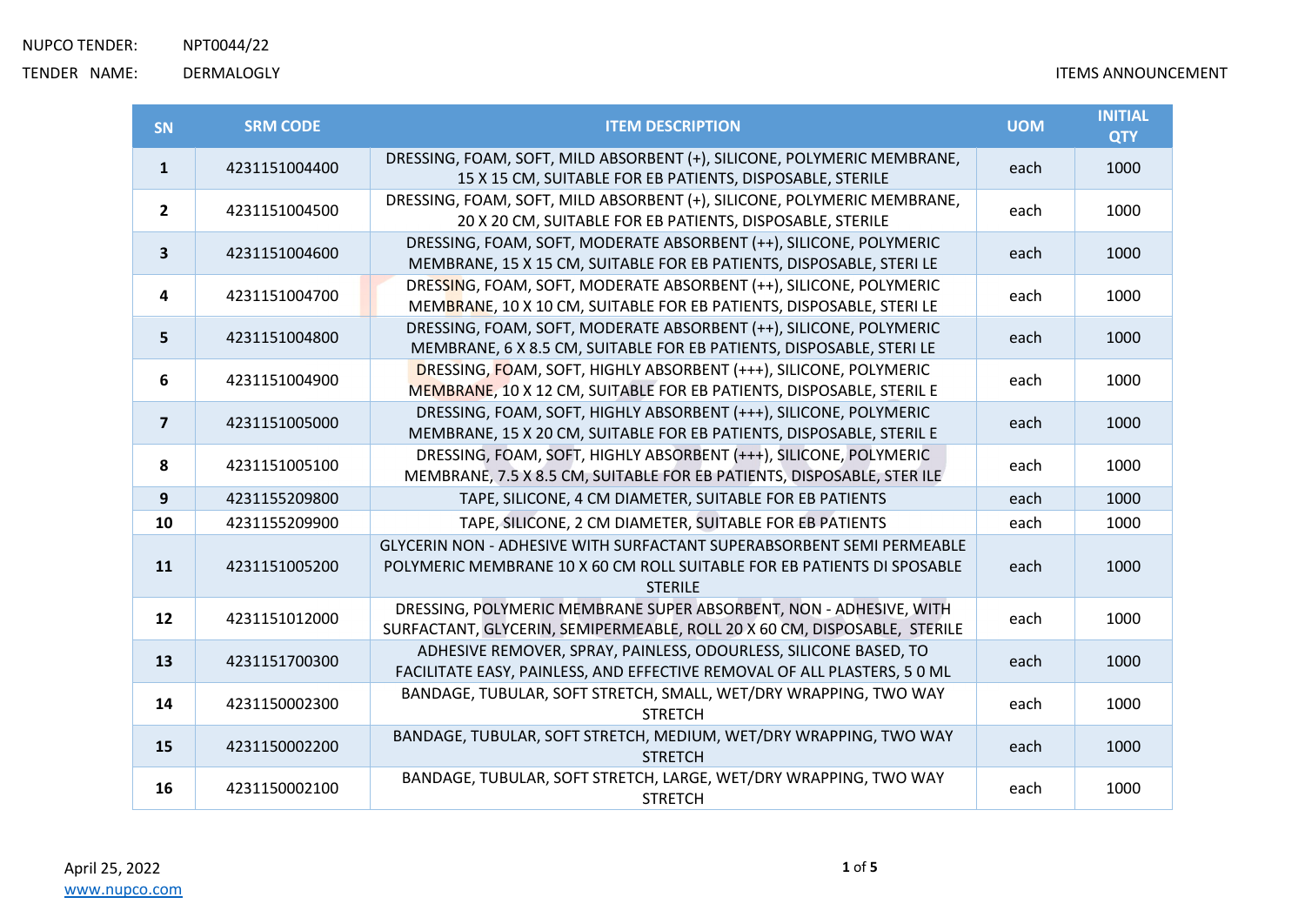| <b>SN</b> | <b>SRM CODE</b> | <b>ITEM DESCRIPTION</b>                                                                                                                                                        | <b>UOM</b> | <b>INITIAL</b><br><b>QTY</b> |
|-----------|-----------------|--------------------------------------------------------------------------------------------------------------------------------------------------------------------------------|------------|------------------------------|
| 17        | 4213151400700   | GARMENT, RETENTION, VEST, 6 - 12 MONTHS OLD, WET/DRY WRAPPING, TWO WAY<br>STRETCH, VISCOSE FIBER, LATEX FREE, SUITABLE FOR, EB PATIENTS                                        | each       | 1000                         |
| 18        | 4213151400800   | GARMENT, RETENTION, VEST, 2 - 5 YEARS OLD, WET/DRY WRAPPING, TWO WAY<br>STRETCH, VISCOSE FIBER, LATEX FREE, SUITABLE FOR, EB PATIENTS                                          | each       | 1000                         |
| 19        | 4213151400900   | GARMENT, RETENTION, VEST, 5 - 8 YEARS OLD, WET/DRY WRAPPING, TWO WAY<br>STRETCH, VISCOSE FIBER, LATEX FREE, SUITABLE FOR, EB PATIENTS                                          | each       | 1000                         |
| 20        | 4213151401000   | GARMENT, RETENTION, VEST, 8 - 11 YEARS OLD, WET/DRY WRAPPING, TWO WAY<br>STRETCH, VISCOSE FIBER, LATEX FREE, SUITABLE FOR, EB PATIENTS                                         | each       | 1000                         |
| 21        | 4213151401100   | GARMENT, RETENTION, VEST, 11 - 14 YEARS OLD, WET/DRY WRAPPING, TWO WAY<br>STRETCH, VISCOSE FIBER, LATEX FREE, SUITABLE FOR, EB PATIENTS                                        | each       | 1000                         |
| 22        | 4213151401200   | GARMENT, RETENTION, TIGHTS, 6 - 12 MONTHS OLD, WET/DRY WRAPPING, TWO<br>WAY STRETCH, VISCOSE FIBER, LATEX FREE, SUITABLE FOR, EB PATIEN TS                                     | each       | 1000                         |
| 23        | 4213151401300   | GARMENT, RETENTION, LEGGINGS, 2 - 5 YEARS OLD, WET/DRY WRAPPING, TWO<br>WAY STRETCH, VISCOSE FIBER, LATEX FREE, SUITABLE FOR, EB PATIEN TS                                     | each       | 1000                         |
| 24        | 4213151401400   | GARMENT, RETENTION, LEGGINGS, 5 - 8 YEARS OLD, WET/DRY WRAPPING, TWO<br>WAY STRETCH, VISCOSE FIBER, LATEX FREE, SUITABLE FOR, EB PATIEN TS                                     | each       | 1000                         |
| 25        | 4213151401500   | GARMENT, RETENTION, LEGGINGS, 8 - 11 YEARS OLD, WET/DRY WRAPPING, TWO<br>WAY STRETCH, VISCOSE FIBER, LATEX FREE, SUITABLE FOR, EB PATIE NTS                                    | each       | 1000                         |
| 26        | 4213151401600   | GARMENT, RETENTION, LEGGINGS, 11 - 14 YEARS OLD, WET/DRY WRAPPING, TWO<br>WAY STRETCH, VISCOSE FIBER, LATEX FREE, SUITABLE FOR, EB PATI ENTS                                   | each       | 1000                         |
| 27        | 4231151005300   | DRESSING, TOE SHAPE, POLYMERIC MEMBRANE SUPER ABSORBENT, NON -<br>ADHESIVE WITH SURFACTANT, GLYCERINE, SEMI PERMEABLE, SMALL, SUITABLE FOR<br>EB PATIENTS, DISPOSABLE, STERILE | each       | 1000                         |
| 28        | 4231151005400   | DRESSING, TOE SHAPE, POLYMERIC MEMBRANE SUPER ABSORBENT, NON -<br>ADHESIVE WITH SURFACTANT, GLYCERINE, SEMI PERMEABLE, MEDIUM, SUITABLE<br>FOR EB PATIENTS DISPOSABLE, STERILE | each       | 1000                         |
| 29        | 4231151005600   | DRESSING, TOE SHAPE, POLYMERIC MEMBRANE SUPER ABSORBENT, NON -<br>ADHESIVE WITH SURFACTANT, GLYCERINE, SEMI PERMEABLE, LARGE, SUITABLE FOR<br>EB PATIENTS, DISPOSABLE, STERILE | each       | 1000                         |
| 30        | 4231270100100   | ABSORBABLE, MATRIX, OF REPLICINE, FUNCTIONAL, KERATIN, 72%, SIZE S (5 X 5 CM)<br>OR EQUIVALENT                                                                                 | each       | 1000                         |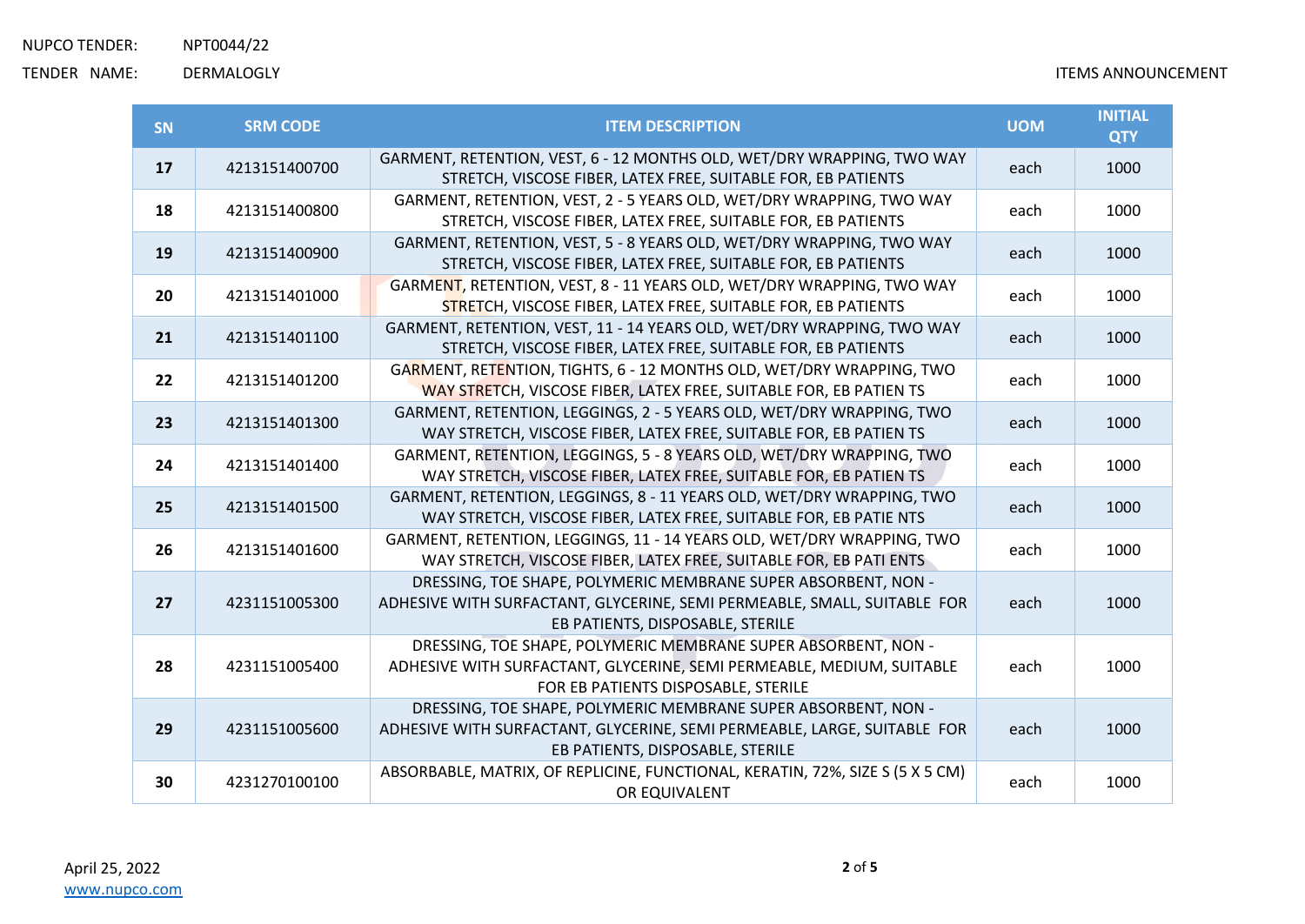| SN | <b>SRM CODE</b> | <b>ITEM DESCRIPTION</b>                                                                                                                                               | <b>UOM</b> | <b>INITIAL</b><br><b>QTY</b> |
|----|-----------------|-----------------------------------------------------------------------------------------------------------------------------------------------------------------------|------------|------------------------------|
| 31 | 4231270100000   | ABSORBABLE MATRIX OF REPLICINE FUNCTIONAL KERATIN 72% SIZE (10 X 10 CM) OR<br><b>EQUIVALENT</b>                                                                       | each       | 1000                         |
| 32 | 4231151302600   | HYDROGEL TUBE, REPLICINE, FUNCTIONAL, KERATIN, PROTEIN, 15%, THIN, LOW<br>VISCOSITY, 20 GM, OR EQUIVALENT, STERILE                                                    | each       | 1000                         |
| 33 | 4231151302700   | HYDROGEL TUBE REPLICINE FUNCTIONAL KERATIN PROTEIN 15% THICK 20 GM OR<br>EQUIVALENT STERILE                                                                           | each       | 1000                         |
| 34 | 4231151503300   | POLYAMIDE, NET, NON - ADHESIVE, WITH WIDE PORES AND PAINLESS TECHNOLOGY,<br>SIZE: 5 X 7.5 CM                                                                          | each       | 1000                         |
| 35 | 4231151503100   | POLYAMIDE, NET, NON - ADHESIVE, WITH WIDE PORES AND PAINLESS TECHNOLOGY,<br>SIZE: 10 X 18 CM                                                                          | each       | 1000                         |
| 36 | 4231151503200   | POLYAMIDE, NET, NON - ADHESIVE, WITH WIDE PORES AND PAINLESS TECHNOLOGY,<br>SIZE: 20 X 30 CM                                                                          | each       | 1000                         |
| 37 | 4231151503400   | POLYAMIDE, NET, NON - ADHESIVE, WITH WIDE PORES AND PAINLESS TECHNOLOGY,<br>SIZE: 7.5 X 10 CM                                                                         | each       | 1000                         |
| 38 | 4231151502700   | DRESSING, LIPIDO - COLLOID, TECHNOLOGY, HEALING, MATRIX, (TLC), NON -<br>ADHERENT, INTERFACE, 10 X 10 CM, OR EQUIVALENT                                               | each       | 1000                         |
| 39 | 4231151502900   | DRESSING, LIPIDO - COLLOID, TECHNOLOGY, HEALING, MATRIX, (TLC), NON -<br>ADHERENT, INTERFACE, 15 X 20 CM, OR EQUIVALENT                                               | each       | 1000                         |
| 40 | 4231151503000   | DRESSING, LIPIDO - COLLOID, TECHNOLOGY, HEALING, MATRIX, (TLC), NON -<br>ADHERENT, INTERFACE, 5 X 5, CM OR EQUIVALENT                                                 | each       | 1000                         |
| 41 | 4231151502500   | DRESSING, LIPIDO - COLLOID, TECHNOLOGY, HEALING, MATRIX, (TLC) AND<br>ANTIMICROBIAL, SILVER, SULPHATE, NON - ADHERENT, INTERFACE, 20 X 30 CM, OR<br><b>EQUIVALENT</b> | each       | 1000                         |
| 42 | 4231151502600   | DRESSING, LIPIDO - COLLOID, TECHNOLOGY, HEALING, MATRIX, (TLC) AND<br>ANTIMICROBIAL, SILVER, SULPHATE, NON - ADHERENT, INTERFACE, 5 X 5 CM, OR<br><b>EQUIVALENT</b>   | each       | 1000                         |
| 43 | 4231151502400   | DRESSING, LIPIDO - COLLOID, TECHNOLOGY, HEALING, MATRIX, (TLC) AND<br>ANTIMICROBIAL, SILVER, SULPHATE, NON - ADHERENT, INTERFACE, 10 X 12 CM, OR<br><b>EQUIVALENT</b> | each       | 1000                         |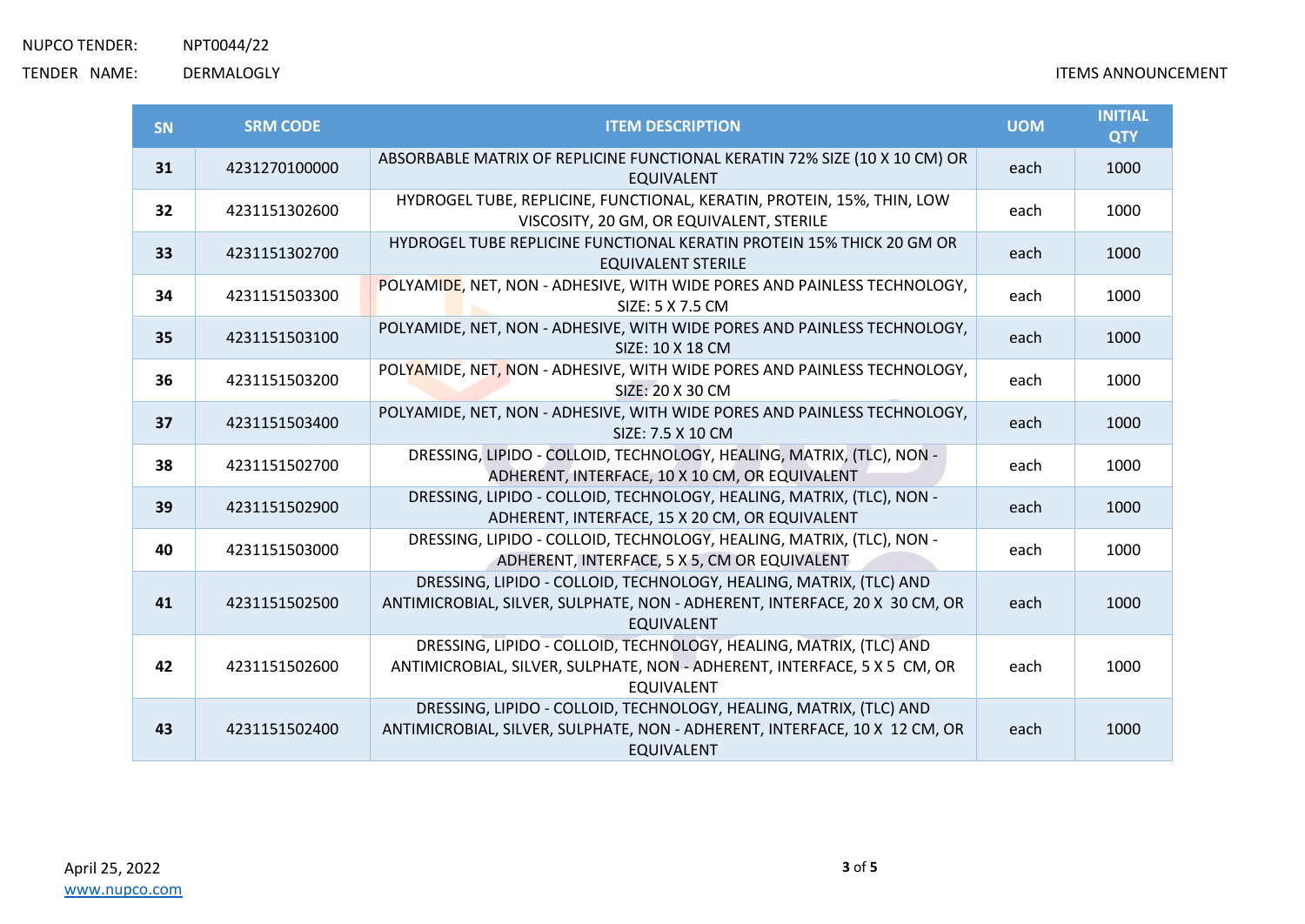| <b>SN</b> | <b>SRM CODE</b> | <b>ITEM DESCRIPTION</b>                                                                                                                                               | <b>UOM</b> | <b>INITIAL</b><br><b>QTY</b> |
|-----------|-----------------|-----------------------------------------------------------------------------------------------------------------------------------------------------------------------|------------|------------------------------|
| 44        | 4231151502800   | DRESSING, LIPIDO - COLLOID, TECHNOLOGY, HEALING, MATRIX, (TLC) AND<br>ANTIMICROBIAL, SILVER, SULPHATE, NON - ADHERENT, INTERFACE, 15 X 20 CM, OR<br><b>EQUIVALENT</b> | each       | 1000                         |
| 45        | 4231151302500   | DRESSING, AMORPHOUS HYDROGEL FOR GENTLE REHYDRATION OF NECROTIC<br>TISSUE, 15 GRAMS, STERILE                                                                          | each       | 1000                         |
| 46        | 4618150409100   | RETENTION GARMENT GLOVES, ADULT, SMALL, WET/DRY WRAPPING, TWO WAY<br>STRETCH, VISCOSE FIBER, LATEX - FREE                                                             | each       | 1000                         |
| 47        | 4618150409200   | RETENTION GARMENT GLOVES, CHILD, SMALL, WET/DRY WRAPPING, TWO WAY<br>STRETCH, VISCOSE FIBER, LATEX - FREE                                                             | each       | 1000                         |
| 48        | 4231151300700   | DRESSING, CONFORMABLE HYDROGEL SIZE 10CM X 10CM, SUITABLE FOR EB<br><b>PATIENTS</b>                                                                                   | each       | 1000                         |
| 49        | 4231151300800   | DRESSING, CONFORMABLE HYDROGEL SIZE 10CM X 20CM, SUITABLE FOR EB<br><b>PATIENTS</b>                                                                                   | each       | 1000                         |
| 50        | 4231151301600   | DRESSING, CONFORMABLE HYDROGEL SIZE 10CM X 40CM, SUITABLE FOR EB<br><b>PATIENTS</b>                                                                                   | each       | 1000                         |
| 51        | 4231160600800   | DRESSING, HYDROGEL MOISTURE BALANCING, SOOTHING, DEBRIDING, SIZE 12CM X<br>8.5CM, SUITABLE FOR EB PATIENTS                                                            | each       | 1000                         |
| 52        | 4231151300900   | DRESSING, HYDROGEL MOISTURE BALANCING, SOOTHING, DEBRIDING, SIZE 18CM X<br>12.5CM, SUITABLE FOR EB PATIENTS                                                           | each       | 1000                         |
| 53        | 4231151300600   | DRESSING, HYDROGEL MOISTURE BALANCING, SOOTHING, DEBRIDING, SIZE 11CM X<br>11CM, SUITABLE FOR EB PATIENTS                                                             | each       | 1000                         |
| 54        | 4231151305400   | DRESSING, HYDROGEL MOISTURE BALANCING, SOOTHING, DEBRIDING, SIZE 15CM X<br><b>15CM, SUITABLE FOR EB PATIENTS</b>                                                      | each       | 1000                         |
| 55        | 4231151005700   | DRESSING, FOAM, HAS SOFT ABSORBENT PAD, NON-ADHESIVE, SIZE 10CM X 10CM,<br><b>SUITABLE FOR EB PATIENTS</b>                                                            | each       | 1000                         |
| 56        | 4231151002900   | DRESSING, FOAM, HAS SOFT ABSORBENT PAD, NON-ADHESIVE, SIZE 15CM X 20CM,<br><b>SUITABLE FOR EB PATIENTS</b>                                                            | each       | 1000                         |
| 57        | 4231151400700   | DRESSING, HIGHLY ABSORBENT AND CONFORMABLE, COMPOSED OF NATURAL<br>BIODEGRADABLE CHITOSAN FIBERS, SIZE 5CM X 5CM, SUITABLE FOR EB PATIE NTS                           | each       | 1000                         |
| 58        | 4231151005800   | DRESSING, HIGHLY ABSORBENT AND CONFORMABLE, COMPOSED OF NATURAL<br>BIODEGRADABLE CHITOSAN FIBERS, SIZE 10CM X 10CM, SUITABLE FOR EB PAT IENTS                         | each       | 1000                         |